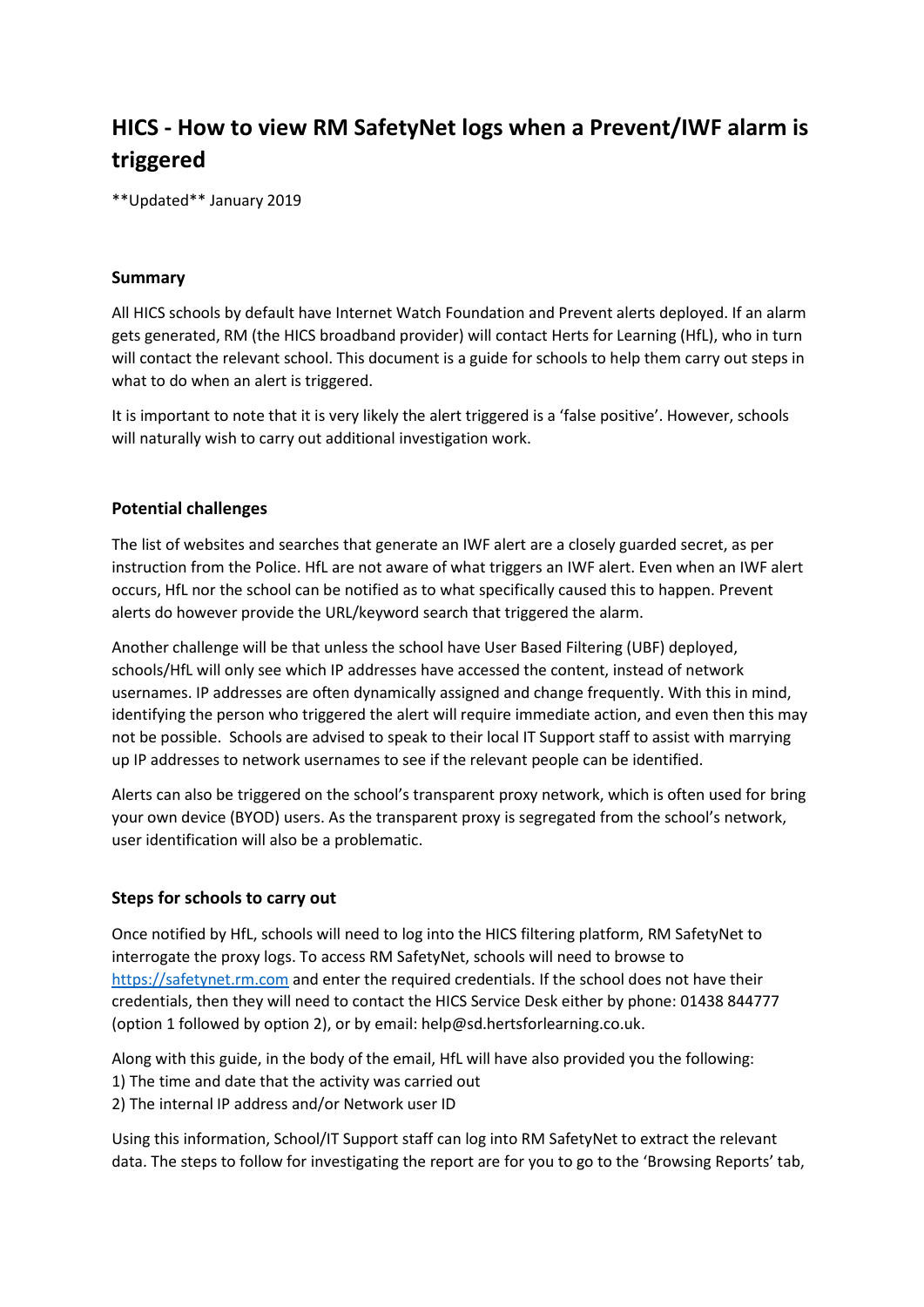select the day/time window in question and select the 'Extremist Content' filter list. This will then bring back all of the details including IP, username for UBF etc – as shown below:

| safetynet.rm.com/Home#/Filtering/Reporting/BrowsingReports                      |                                     |                                                                              |                                                                  |                            |                            |
|---------------------------------------------------------------------------------|-------------------------------------|------------------------------------------------------------------------------|------------------------------------------------------------------|----------------------------|----------------------------|
| RM Safety Net $\sim$                                                            | $\overline{\oplus}$                 | <u>을</u><br>$\mathbb{S}^3$<br>$\begin{bmatrix} 1 & 1 \\ 1 & 1 \end{bmatrix}$ | 田<br>(?                                                          |                            | Change<br>kcrawley         |
| Reporting                                                                       |                                     |                                                                              | Dashboard<br><b>Browsing Reports</b><br><b>Bandwidth</b><br>Logs |                            |                            |
| Recent browsing activity may take approximately 1 hour to appear within reports |                                     |                                                                              |                                                                  |                            | HTML Image Audio Video PDF |
| 26/03/2018 08:15 - 26/03/2018 10:17<br>Date range:                              |                                     | 茴                                                                            |                                                                  | (1 requests)               | $10 -$<br>1<br>Per page    |
| <b>URL</b><br>7                                                                 | Status $\approx$<br>Denied $\equiv$ | <b>Filter list</b><br>1 list(s) selected<br>$\overline{\phantom{a}}$         | $IP =$<br>7                                                      | <b>User</b><br>Search user | $Date -$                   |
| Url cannot be displayed                                                         | Denied                              | <b>Extremist Content</b>                                                     | 172.                                                             |                            | 26/03/2018 10:16:23 AM     |

As mentioned above, if you have received an IWF alert, the report will not inform you on the content the IP address/user accessed that triggered the alert. You will then need to use the same reporting tool in RM Safetynet to check the activity of the IP address/user immediately before/after the alert was triggered. This should help put together a clearer picture as to what was being viewed before/after the time in question. For Prevent alerts the URL/keyword search will be visible.

Please note that when using the browsing reports tool in RM Safetynet, lots of activity is recorded. With this in mind, the more specific you can be in the search fields, the more the returned data will be relevant. When viewing the report you can hover over the URL result, copy it and then paste it into the address bar.

| Reporting   |                                                                                 |                    |                                 |                      | Dashboard<br><b>Browsing Reports</b> | Bandwidth<br>Logs                         |
|-------------|---------------------------------------------------------------------------------|--------------------|---------------------------------|----------------------|--------------------------------------|-------------------------------------------|
|             | Recent browsing activity may take approximately 1 hour to appear within reports |                    |                                 |                      | HTML Image Audio Video               | $PDF$ $\sim$ All                          |
| Date range: | 26/03/2018 10:06 - 26/03/2018 10:26                                             |                    | 苘                               |                      | (101 requests)                       | $\rightarrow$<br>2<br>$100 -$<br>Per page |
| <b>URL</b>  |                                                                                 | Status $\triangle$ | <b>Filter list</b>              | $IP =$               | <b>User</b>                          | Date $-$                                  |
|             | 7                                                                               | Denied $\equiv$    | All<br>$\overline{\phantom{a}}$ | 7                    | $\times$                             |                                           |
|             | www.google.co.uk/gen_204?atyp=<br>csi&ei = NLi4Wo3YNYT8U                        | Denied             | RM Web-Based Chat List          | 172.7                |                                      | 26/03/2018 10:07:01 AM                    |
|             | www.google.co.uk/async/imgrc?ei<br>=NLi4Wo3YNYT8UgGxr7                          | Denied             | RM Web-Based Social N           | 172.1                |                                      | 26/03/2018 10:07:03 AM                    |
|             | 24.media.tumblr.com/tumblr_m31r<br>t1nktr1qgsmkho1_500                          | Denied             | RM Web-Based Social N           | 172.1<br><b>STAR</b> |                                      | 26/03/2018 10:07:03 AM                    |
|             | www.google.co.uk/gen_204?atyp=<br>i&ct=ircni&cad=&tbni                          | Denied             | RM Web-Based Social N           | 172.1                |                                      | 26/03/2018 10:07:03 AM                    |
|             | www.google.co.uk/suggest?q=bnr<br>g.cs.berkeley.edu%2F                          | Denied             | <b>RM Violence List</b>         | 172.                 |                                      | 26/03/2018 10:07:07 AM                    |
|             | hangouts.google.com                                                             | Denied             | RM Web-Based Chat List          | 172.7                |                                      | 26/03/2018 10:07:46 AM                    |